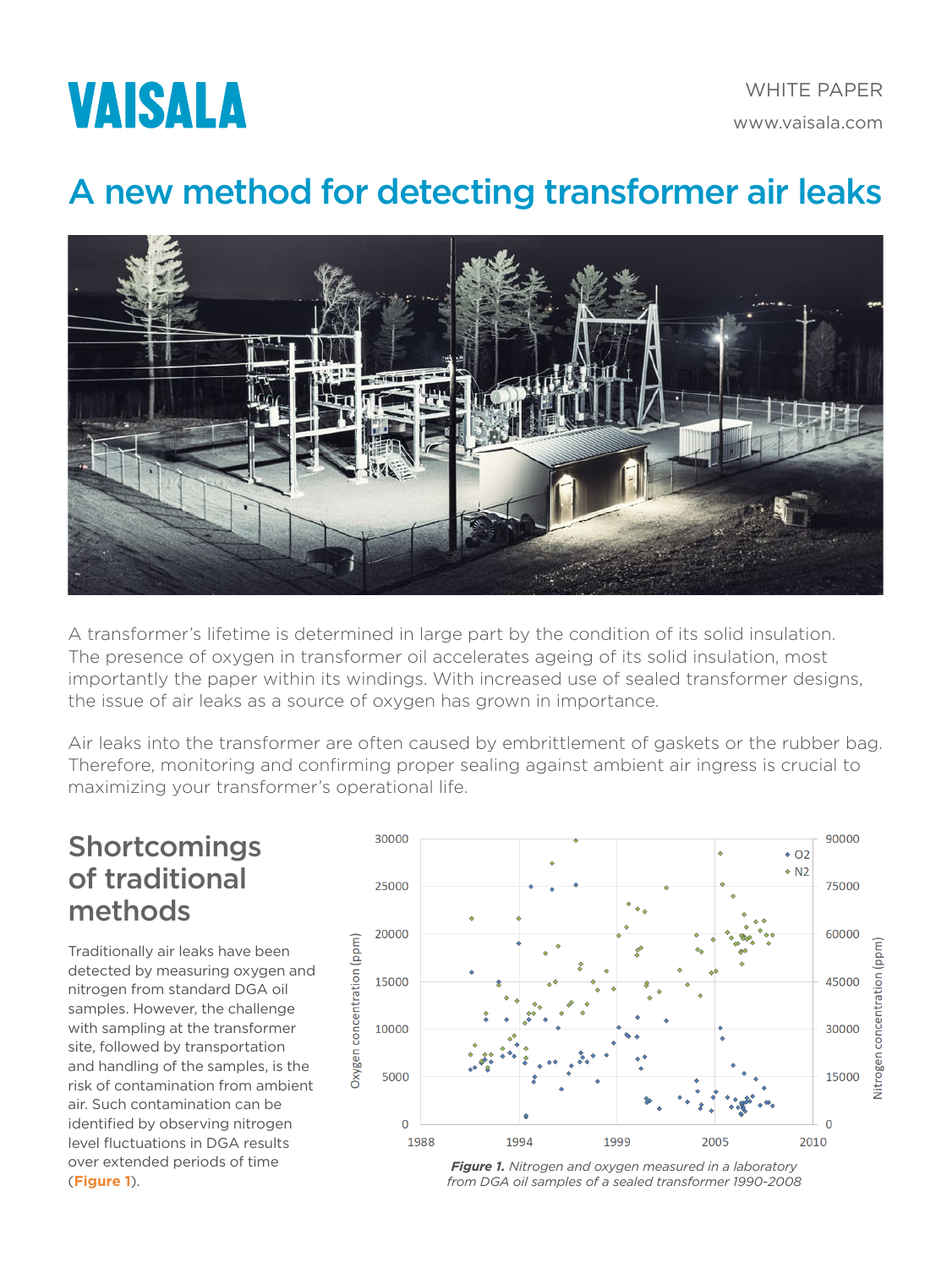Some online monitors have integrated oxygen measurement and nitrogen levels are calculated based on the oxygen values. However, these calculations assume that the oil is saturated to ambient air with a constant oxygen-nitrogen ratio. It is imperative to take into account that such calculated nitrogen values are valid for free breathing transformer only — but not at all valid for sealed transformers.

**Figure 2** compares data from a photoacoustic (PAS) based DGA monitor against laboratory reference results. The data reveals that the calculated nitrogen values from the online monitor show significant bias compared to laboratory measured values. This is due to the transformer being sealed, that is, not exposed to ambient air. Worse still, the large fluctuation in data over 18 months makes determining possible diffusion of air into the transformer tank very hard.

The example in **Figure 3** compares an online gas chromatograph (GC) based DGA monitor against laboratory-measured references. Although the readings are closer to the reference values, a well-defined trend cannot be determined.







*Figure 3. Nitrogen and oxygen data by a GC based DGA monitor with laboratory (lab) references.*

### A new method: measuring total gas pressure

The Vaisala OPT100 DGA monitor uses partial vacuum to extract gases from the transformer oil. It also includes a pressure sensor, which makes it possible to determine the air leaks by measuring total gas pressure (TGP). Total Gas Pressure is the sum of the partial pressures of all gases dissolved in the oil. In case of an air leak into the transformer tank, the largest portion of gases would be nitrogen and oxygen. Both can be completely extracted from oil, because of their poor solubility. The proportion of fault gases in the total pressure value are negligible. Even if all oxygen had been consumed, the pressure value would give a reliable indication of a leak. A leak can be identified this way because the nitrogen value will both dominate and increase over time as it is neither formed nor consumed in the transformer.

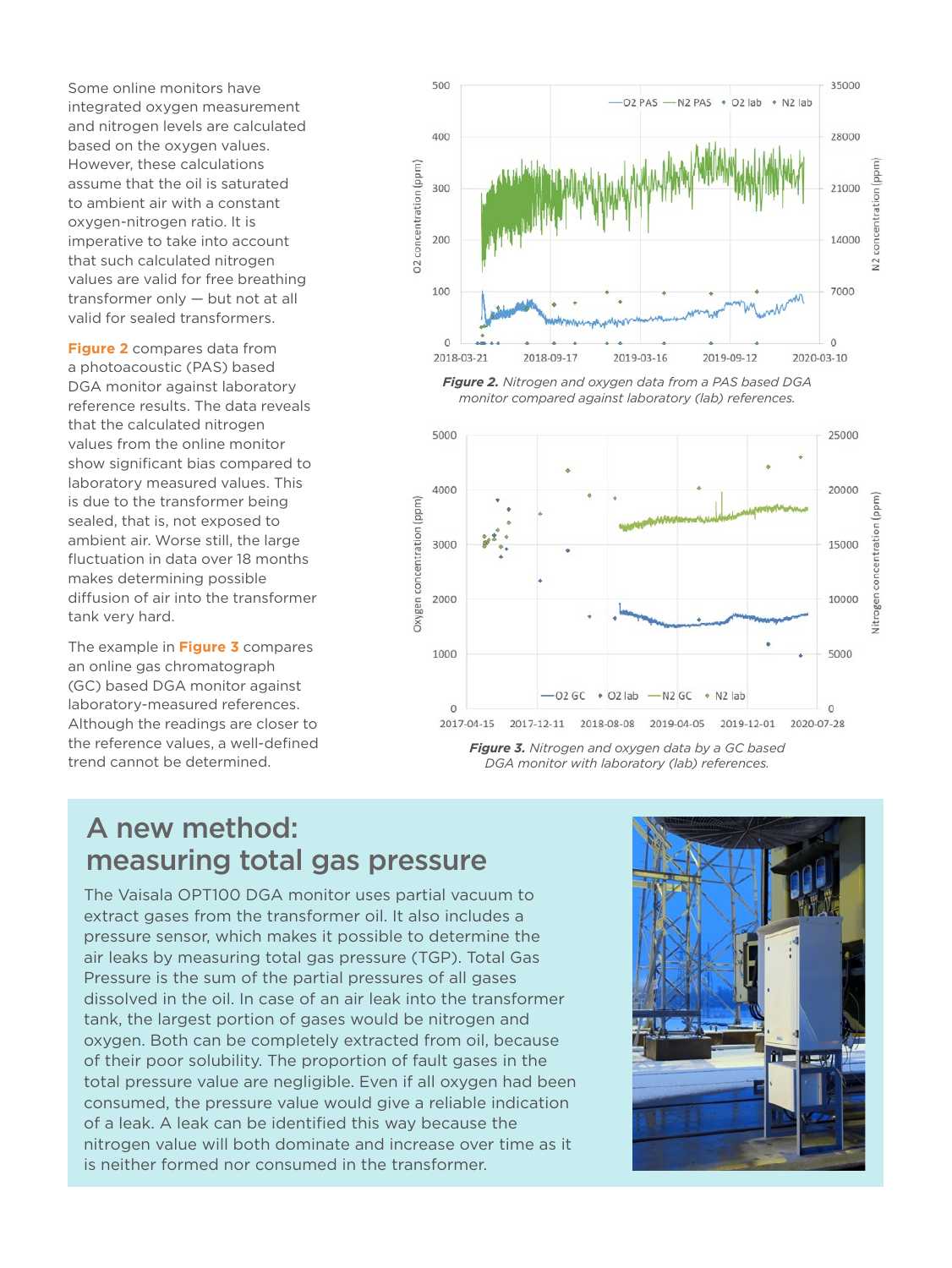**Figure 4** shows pressure data from a Vaisala OPT100 on a sealed transformer with a preidentified air leak issue. Prior to degassing (October 2017), the oil was saturated to ambient air. The total pressure of dissolved gas was 800 mbar, equivalent to partial pressure of nitrogen in air. All oxygen entering the system was consumed simultaneously. As can be seen from the graph, the pressure value mirrors the laboratory-measured nitrogen concentration. The laboratory in question has exceptionally good reproducibility, which makes comparing the two parameters easy and reliable. Since degassing, air had leaked in again, resulting in 75% saturation to ambient air nitrogen in the oil.







**Figure 5** highlights a new, sealed transformer. The total pressure of dissolved gases forms a practical quality control measure. When commissioning a new transformer, its tank is filled with dry oil, degassed in a vacuum. This means that the gas pressure at the point of energizing the transformer will be very low (<100 mbar). If that is not the case, it can be assumed that there may be an issue either with the sealing or with the commissioning process itself. It is likely that in any case there will be a slight increase in gas pressure during the first few weeks after commissioning as gas, nitrogen, or dry air, trapped in solid insulation dissolves in the oil.